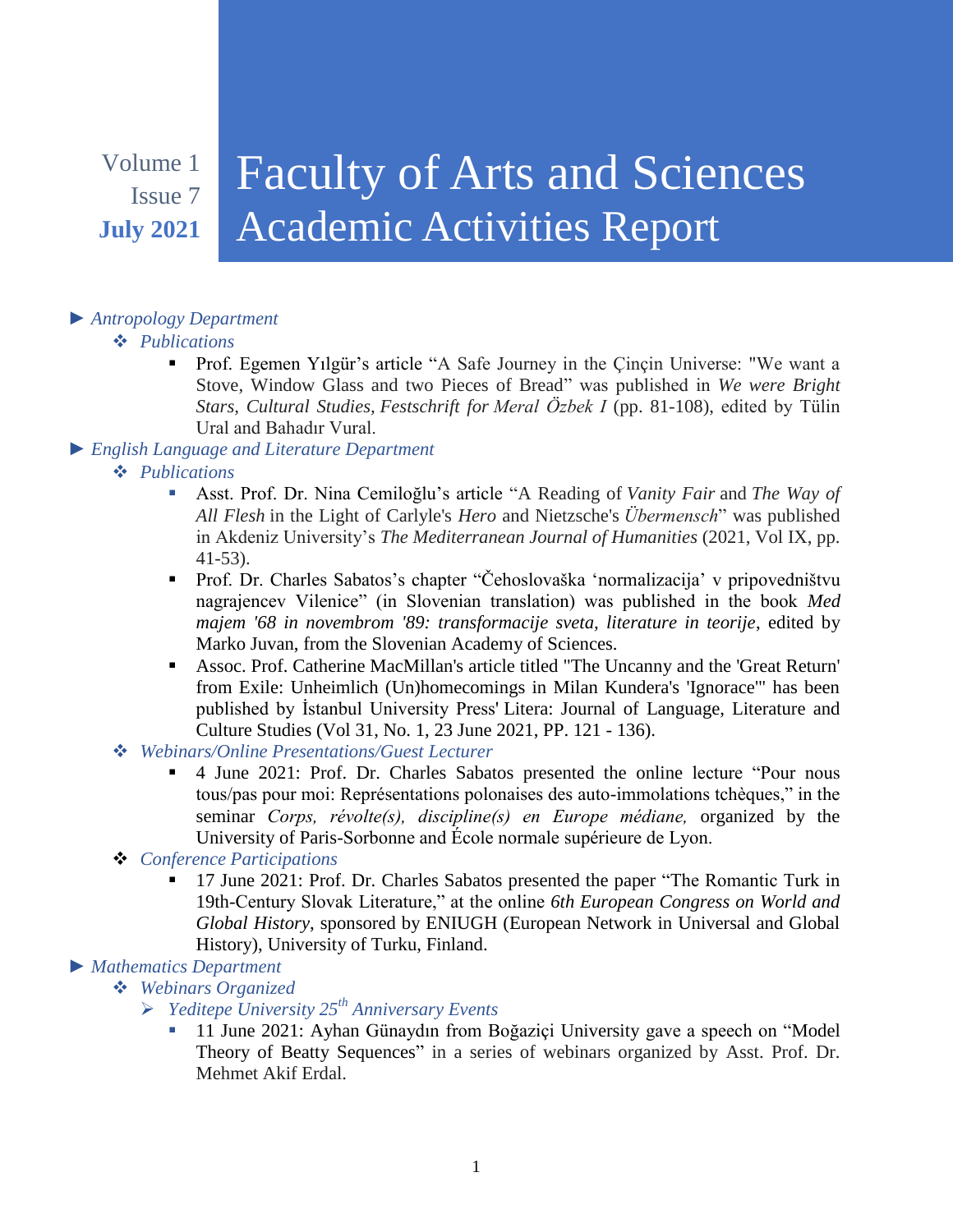4 June 2021: Dr. Fatma Altunbulak Aksu from Mimar Sinan Fine Arts University gave a speech on "Group codes: an application of group algebras to coding theory" in a series of webinars organized by Asst. Prof. Dr. Mehmet Akif Erdal.

#### *► Physics Department*

#### *Publications*

 Research Assistant Atakan Çoban's article "Teaching Impulse-Momentum Law by Arduino Based STEM Education Material" was published in *The Physics Educator* academic journal:

<https://doi.org/10.1142/S2661339521500062>

# *► Psychology Department*

- *Publications*
	- Asst. Prof. Dr. Merve Denizci Nazlıgül's article "Psychometric properties of the Turkish version of the Bergen Work Addiction Scale" co-authored with Kuntay Arcan and Mark D. Griffiths was published by *International Journal of Mental Health & Addiction:*

<https://doi.org/10.1007/s11469-021-00572-5>

- *Newspaper Interview*
	- 27 June 2021: Asst. Prof. Dr. Merve Denizci Nazlıgül's newspaper review titled "'Ekran Yorgunluğu' hayat yorgunluğuna dönmesin" was published in *Hürriyet* Newspaper:

[https://www.hurriyet.com.tr/kelebek/hurriyet-pazar/ekran-yorgunlugu-hayat](https://www.hurriyet.com.tr/kelebek/hurriyet-pazar/ekran-yorgunlugu-hayat-yorgunluguna-donmesin-41840723)[yorgunluguna-donmesin-41840723](https://www.hurriyet.com.tr/kelebek/hurriyet-pazar/ekran-yorgunlugu-hayat-yorgunluguna-donmesin-41840723)

- *► Russian Language and Literature Department*
	- *Publications*
		- Asst. Prof. Dr. İlsever Rami's article "Tatar yazar Galiesgar Kamal'ın İstanbul Mektupları adlı eserinde toplumsal hayat ve Türk imgesi" was published in *Rumeli'de Dil ve Edebiyat Araştırmaları* (Vol. 23, pp. 473-484) academic journal.
	- *Webinars/Online Presentations/Guest Lecturer*
		- <sup>14-16</sup> June 2021: Lecturer Ekaterina Guskova made presentations titled "RKİ Derslerinde Dinleme ve Okuma" and "Rus Dili Öğretiminin İlk Aşamasında onuşma" in a series of seminars held for RKI instructors titled *Öğretmeyi Öğrenmek* organized by RUSMER (Russian Language Centre, Ankara).
		- 18-19 June 2021: Lecturer Ekaterina Guskova participated in the *Yabancı Dil Olarak Rusça – Sıfırlama 2021: Pandemiden Dersler* forum organized by Moscow Higher School of Economics with her paper "'Rusça-kolay!' konuşma geliştirme yardımları için bilgi ve iletişim desteği."
	- *Jury Membership*
		- Asst. Prof. Dr. Hülya Arslan and Asst. Prof. İlsever Rami acted as jury in the *Rusya - Türkiye Kültürlerarası Diyalog – Şarkı Sözü Çeviri Yarışması* held by the joint contribution of Yeditepe University Russian Language and Literature Department and Southern Federal University Centre of Interdisciplinary Humanites.
	- *Conference Participation*
		- Lecturer Turaj Aliyeva joined a webinar titled *How to Maximize Students' Potential and Achieve Equality with Hybrid Learning*